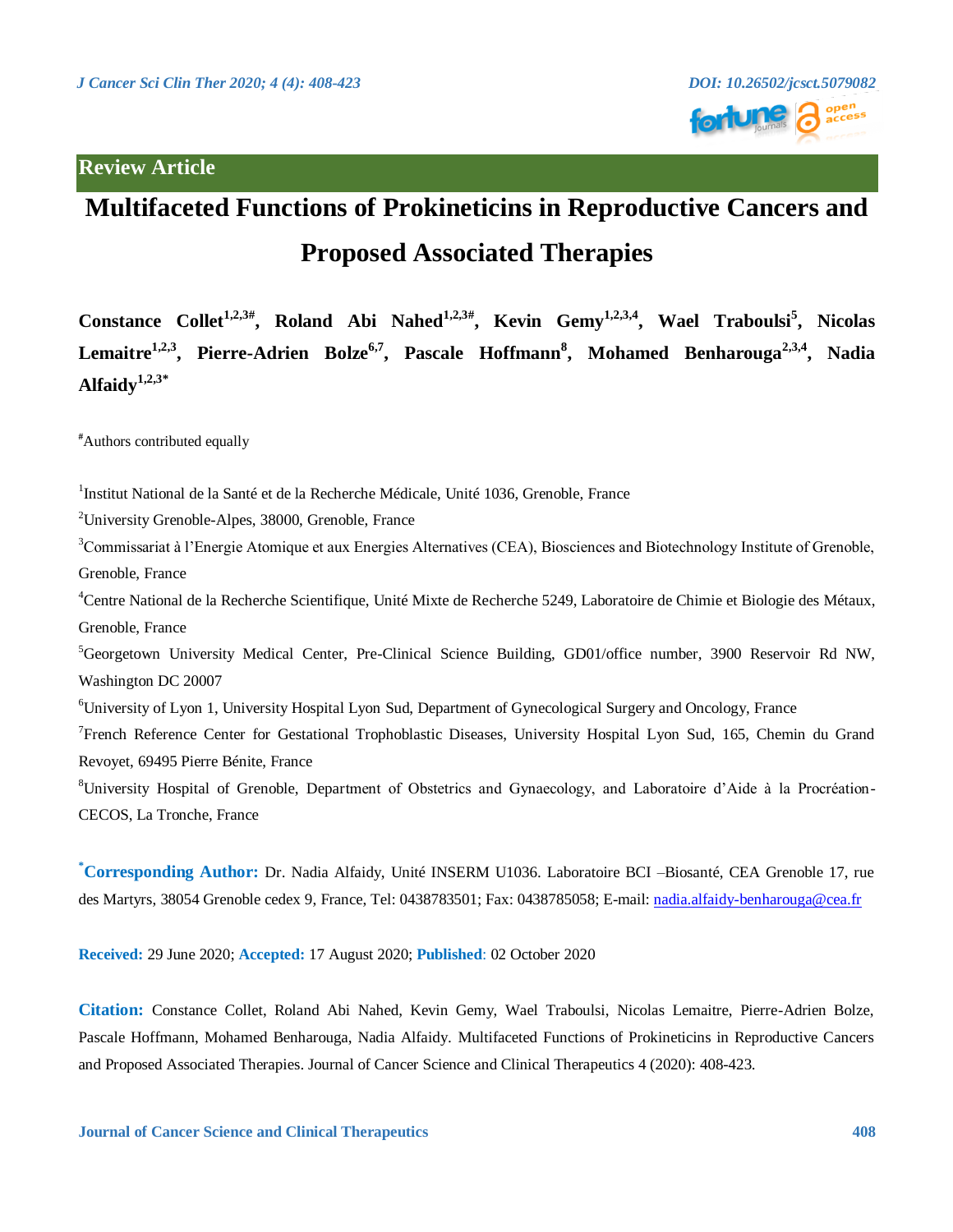## **Abstract**

Prokineticin 1 and prokineticin 2 are two secreted proteins that belong to the prokineticin family. The two ligands act via two G protein-coupled receptors, PROKR1 and PROKR2 to induce cell's proliferation, migration, invasion and permeability. They mostly act on epithelial, endothelial and immune cells. Deregulations in the expression of the ligands and/or the receptors of this family have been associated with both tumor and non-tumor pathologies of the reproductive system. In these pathologies, prokineticins have been reported to be associated with strong angiogenic and inflammatory activities. While their direct involvement in some threatening reproductive non-tumor pathologies such as kallmann syndrome, polycystic ovaries, preeclampsia and fetal growth restriction are well established, their role and their consideration as potential targets in the tumors of the reproductive system are stil debated. This review will address the multifaceted roles of prokineticins and their receptors in reproductive cancers. Especially, the review will address the role of the prokineticin system in two female cancers, the ovarian cancer and the gestational cancer, Choriocarcinoma. The two types of cancer differentially express the prokineticin ligands at their early developmental stages, leading to different overall responses to be adapted when antagonisation of the prokineticin system is proposed. The review will summarize recent advances in the understanding of the prokineticin system's involvement in the reproductive cancers, discuss its multifaceted roles in relation to prokineticin's actions and proposes associated therapies.

**Keywords:** Prokineticin; Reproductive cancer; Targeted therapies; Immune system; Prokineticin antagonists

## **1. Prokineticin Family**

In mammals, the prokineticin family is composed of two members, the prokineticin 1 (PROK1) also called EG-VEGF (Endocrine Gland-derived Vascular Endothelial Growth Factor) and the prokineticin 2 (PROK2) also called Bv8 [1, 2]. EG-VEGF is transcribed from the prok1 gene composed of three exons located on chromosome 1 in 1p21 [3, 4]. The gene that transcribes PROK2 is located on the chromosome 3 at 3p13.

Prokineticins and their receptors are expressed in various tissues such as ovary, testis, adrenal gland, placenta, uterus, brain, digestive tract and bone marrow [5-7]. In many organs prokineticin's expression has been shown to be dynamic throughout physiological processes such as, circadian rhythm [8] menstrual cycle [9] and throughout pregnancy [10, 11]. In these systems, prokineticins have been shown to be regulated by local effectors and/or endocrine hormones. In the ovaries PROK1 is regulated by -hCG (human Chorionic Gonadotropin), estrogen and FSH [12-14]. In the placenta PROK1 has been shown to be regulated by hypoxia, hCG and PPAR $\gamma$  [10, 15, 16].

The prokineticins are secreted protein that act through their binding to two G protein-coupled receptors (GPCRs) [1, 2], the prokineticin receptor 1 (PROKR1) and the prokineticin receptor 2 (PROKR2). The prokineticin receptors were discovered simultaneously by three research teams [1, 2]. They belong to the GPCR family, with seven transmembrane domains that interact with heterotrimeric G proteins. PROKR1 and PROKR2 were initially called GPR73A and B, then receptors of prokineticin 1 and prokineticin 2, respectively. They share 85% homology in their amino acid sequence, but differ in their N-terminal parts [1, 2, 17].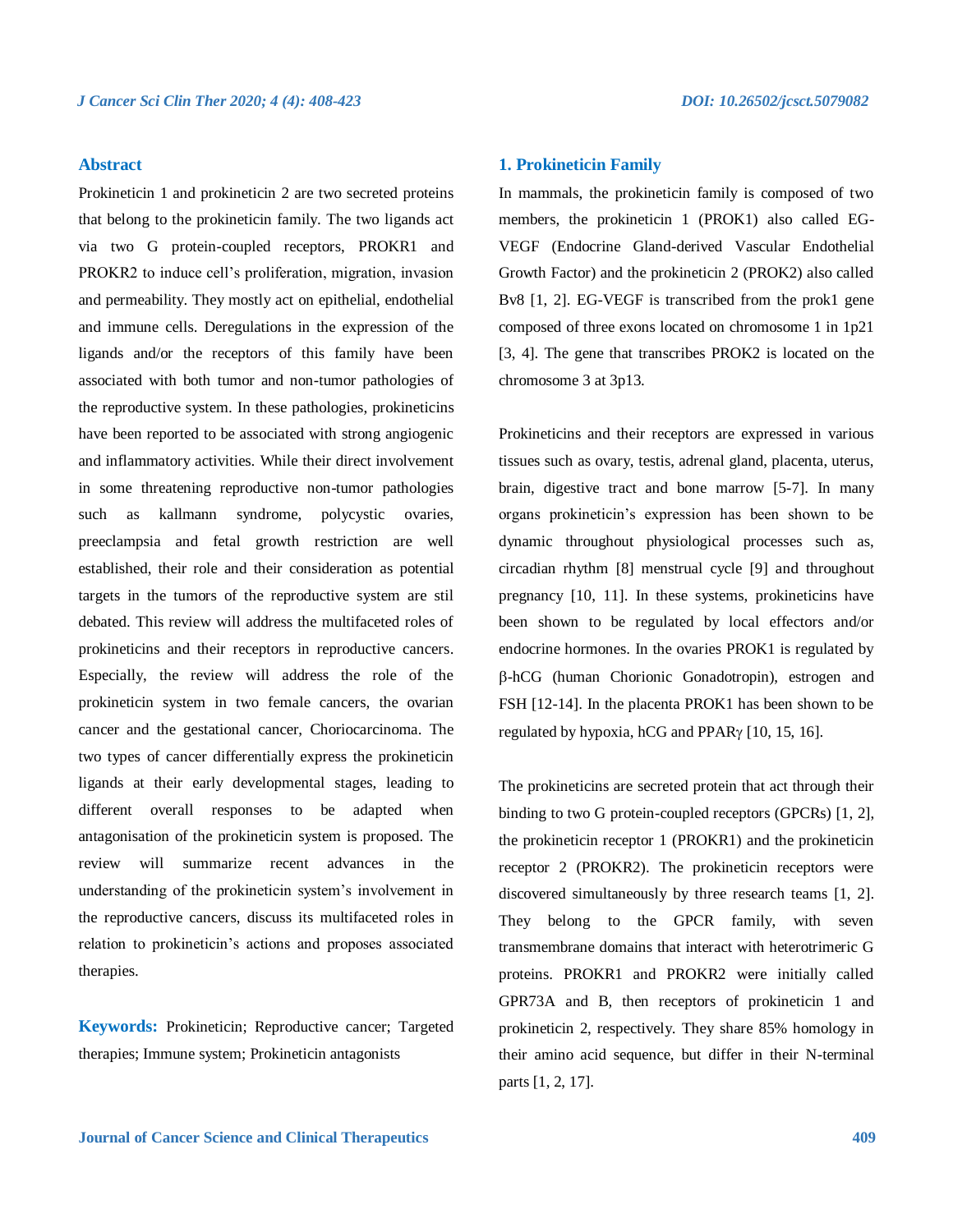Strong similarities were found in their transmembrane domains, suggesting similarities in their mechanisms of activation [17]. In human, the *prokr1* and *prokr2* genes include two exons and are located on two different chromosomes. The *prokr2* gene is located on chromosome 2 at 2q14 and *prokr1* gene is located on chromosome 20 at 20p13 [1]. The two prokineticins act as powerful ligands for both PROKR1 and PROKR2 receptors. Interestingly, differential and tissue-specific expressions were reported for the two receptors. PROKR2 is abundantly expressed in the brain and testes, while PROKR1 is mainly expressed in peripheral tissues such as the spleen, prostate, pancreas, heart and blood cells. In the reproductive system, high levels of both receptors have been reported in the testis, ovary, endometrium and placenta [6, 9, 12, 18, 19].

Several studies have been carried out to determine the affinity of the two ligands to their receptors. It clearly appears that PROK2 exhibits higher affinity for PROKRs (EC50 of 4.5  $\pm$  0.8 nmol/L for PROKR1 and 6.4  $\pm$  1.3 nmol/L for PROKR2) [20], whereas PROK1 exhibits a moderate affinity for both receptors (EC50 of  $27.6 \pm 8.2$ ) nmol/L for PROKR1 and 52.2 ± 16.4 nmol/L for PROKR2). Distinct expression patterns of the prokineticins and their receptors have been reported in various tissues, providing the cue for their tissue-specific biological functions [5-7]. In addition, the differential pattern of expression of G-proteins plus the multiple types of Gproteins that can couple to these receptors further increase the functional complexity of the system. PROK1 and PROK2 bind to PROKR1 and PROKR2, which can be coupled to Gi, Gs and Gq to activate MAPK/Akt, induce cAMP accumulation and calcium mobilization [20].

## **2. Prokineticins and Diseases**

Prokineticins were first identified as potent agents stimulating the muscle contraction of the gastrointestinal tract [14, 21]. Later, PROK1 was shown to mediate proliferation and differentiation of the enteric neural crest cells during the enteric nervous system (ENS) development [22]. Since their discovery, prokineticin proteins have been associated with two key biological functions, angiogenesis, including vascular remodeling, and inflammation [6, 23, 24]. Over the last two decades, research articles on the prokineticins have either studied their role in angiogenesis and neovascularization or in inflammation [6, 23, 24]. However, few studies have addressed combined actions of the prokineticins in a given physiological or pathological process.

A determinant factor that links the biology of prokineticins with vascular remodeling is the hypoxic environment which develops upon a vascular damage and which is known to up-regulate prokineticins. Importantly, both PROK1 and PROK2 promoter regions have response elements for the hypoxia inducible factor (HIF-1) [6, 23, 24]. In several studies, prokineticins have been reported as potent angiogenic factors and their receptors are highly expressed in both microvascular and macrovascular endothelial cells [6, 23].

PROK1 was reported as a potent angiogenic factor that promotes angiogenesis in various steroidogenic glands [4, 8, 10]. In relation to inflammatory processes, both ligands were reported to activate this process. However, unlike PROK1, PROK2 is more associated with this process as it is expressed in the bone marrow. PROK2 is also reported as the preferential prokineticin expressed by immune cells as it acts as a potent chemoattractant for monocytes and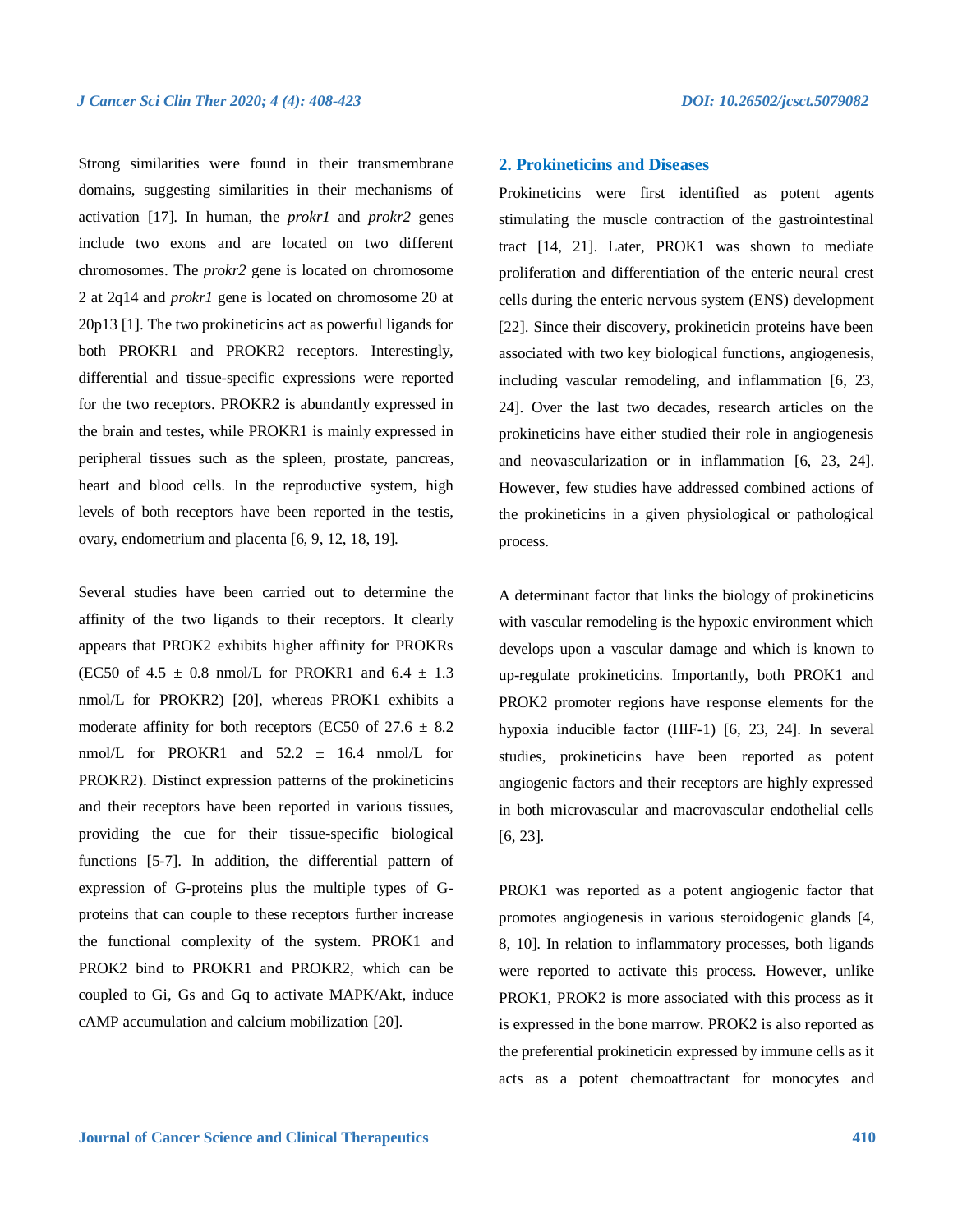neutrophils [24, 25]. It also induces survival, differentiation and activation of the granulocytic and monocytic lineages [26]. To fulfil the angiogenic and inflammatory functions, prokineticins and their receptors have been reported to be involved in the control of multiple processes including proliferation, differentiation, invasion and migration of the target cells. These effects are mainly represented by endothelial and epithelial cells for the angiogenic processes and by immune cells such as monocytes, macrophages and neutrophils for the inflammatory processes [26, 27].

While, the prokineticin system has been reported to be associated with numerous diseases, its association with the reproduction-associated pathologies is the most investigated [13, 28-30]. Since their discovery, multiple studies highlighted the direct involvement of the prokineticin system in the development of severe reproduction pathologies, such as the polycystic ovarian syndrome (PCOS), the congenital diseases, named Kallmann syndrome, the Hirschsprung disease [30-32] and multiple pregnancy-associated pathologies [6, 10, 16, 33-35]. Nevertheless, the majority of the studies in relation to the reproductive system emanated from their involvement in placental development, during pregnancy. In relation to pregnancy pathologies, PROK1 constitutes the master member. In fact, strong evidences established the direct involvement of PROK1/PROKRs system in physiological and pathophysiological aspects of pregnancy; these include

clinical, *in vitro*, *ex vivo*, and *in vivo* studies [6, 10, 16, 33- 36]. Through its receptors PROKR1 and PROKR2, PROK1 controls the proliferation and invasion of trophoblast cells to ensure the establishment of the fetomaternal circulation, along with direct effect on intravillous vasculature to ensure vascular branching and angiogenesis [6, 10, 11]. Beside its physiological effect, PROK1 and its receptors have been reported to be causative and/or compensatory factors in most of the threatening pathologies of pregnancy, such as preeclampsia and fetal growth restriction [37,38]. Also, PROK1 has been designated as a new noninvasive biomarker of successful embryo implantation and oocyte competence in conventional *in vitro* fertilization-embryo transfer [34, 39, 40].

## **2.1 Prokineticin's and Reproductive Tumor Diseases**

Due to their wide spectrum of actions, notably as potent angiogenic and immunoregulatory factors and to the fact that both PROK1 and PROK2 are activated by the most potent environmental cue of angiogenesis and tumorigenesis, the oxygen tension; investigators have searched for the PROKs/PROKRs system involvement in cancer development in a variety of tissues [4, 22, 36, 41- 49]. While numerous studies reported deregulations of PROK1, PROK2 and/or their receptors in a wide range of cancers, few studies brought evidences for their direct involvement in cancer development and progression [22, 36, 41, 46, 50].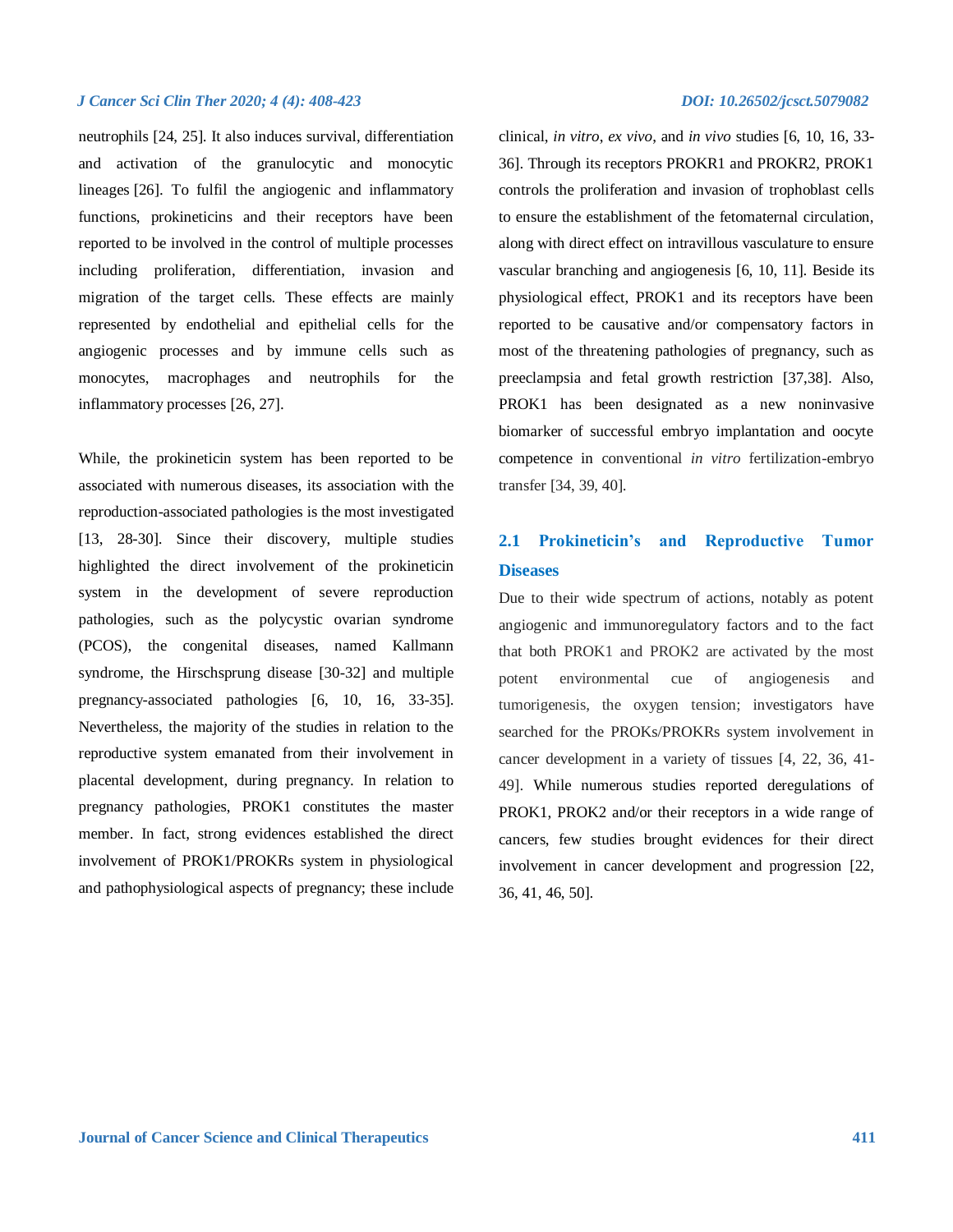| <b>Cancer Type</b>      | <b>Prokineticin</b><br>involved | Origin                                                               | Role in tumor<br>progression                             | Prokineticin-<br>targeted therapies             | <b>References</b> |
|-------------------------|---------------------------------|----------------------------------------------------------------------|----------------------------------------------------------|-------------------------------------------------|-------------------|
| Neuroblastoma           | PROK1, PROKR1,<br>PROKR2        | Neuroblastoma cells                                                  | Cancer<br>progression                                    | Not tested                                      | 22                |
| Colorectal<br>cancer    | PROK1, PROK2,<br>PROKR1, PROKR2 | Cancer cells                                                         | Increased with<br>malignancy                             | Tested: anti-<br>PROK1 antibody                 | 42,68             |
| Head and neck<br>cancer | PROKR1, PROKR2                  | Epithelial cells                                                     | Decreased with<br>malignancy                             | Not tested                                      | 43                |
| Adrenocortical<br>Tumor | PROKR1, PROKR2                  | Adrenal cortex                                                       | Correlation with<br>malignancy                           | Not tested                                      | 44                |
| Pancreatic<br>cancer    | PROK1                           | Islets, cancer-<br>associated stromal<br>cells, endothelial<br>cells | Increased with<br>malignancy,<br>survival factor         | Not tested                                      | 45                |
| Myeloid cell<br>tumor   | PROK <sub>2</sub>               | Myloid cell,<br>Granulocytes                                         | Tumoral<br>angiogenesis,<br>immune cells<br>mobilization | Tested: anti-<br>PROK2 antibody<br>& antagonist | 50, 57            |
| Testis cancer           | PROK1                           | Leydig cell                                                          | Increased vessel<br>density<br>angiogenesis              | Not tested                                      | 4,48              |
| Prostate cancer         | PROK1, PROK2,<br>PROKR1, PROKR2 | Epithelial cells                                                     | Increased<br>expression with<br>malignancy               | Not tested                                      | 47                |
| Choriocarcinoma         | PROK1, PROKR1,<br>PROKR2        | Trophoblast cells                                                    | Contribution into<br>cancer<br>progression               | Tested: PROKR1<br>and PROKR2<br>antagonists     | 36                |
| Ovarian<br>carcinoma    | PROK1                           | Cancer cells,<br>stromal cell,<br>leukocytes                         | Increased with<br>malignancy but<br>still a debate       | Not tested                                      | 41, 46, 49        |

**Table 1:** Reports an updated list of the different type of tumors that were investigated in relation to the potential involvement of the prokineticin family in their growth, progression and/or aggressiveness.

As exemplified through this listing, the prokineticin system appears to be deregulated in many types of cancers. However the involvement of the ligands and/or their receptors is tightly dependent on the type of cancer, on its severity and its localization within the affected tissue. Because most of the examined cancers in relation to the prokineticin system emanate from descriptive studies involving cohorts enrolled at advanced stages of cancer, it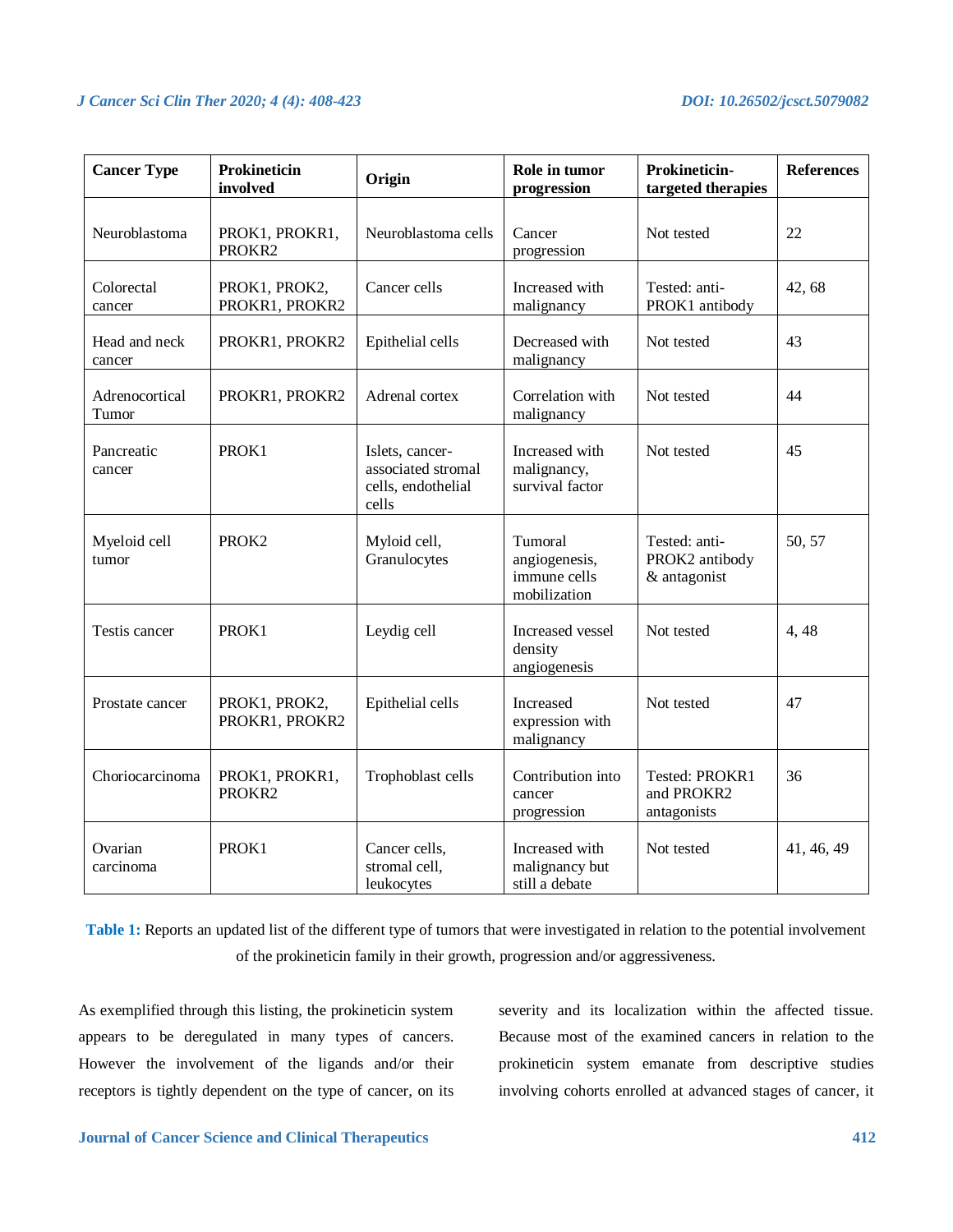is difficult to conclude on whether the deregulation of PROK system is a cause or consequence of the cancer. Nevertheless, most of the data confirmed the deregulation of prokineticins at these stages, suggesting their tight association with cancer's aggravation. In these cases, their deregulations should rather be considered as consequences of the disease.

Because most advanced and far-reaching studies on prokineticins and cancer have been investigated in the reproductive system, the following sections will report the updated investigations on prokineticins in relation to prostate, testis, ovarian and placental cancers. These subsections will report the associated deregulated member, its role in the development and /or progression of the related cancer and will propose associated therapies, when applicable.

### **2.1.1 Prokineticins in the prostate and testicular cancers**

PROKs and their receptors are expressed in the testis and the prostate. In the prostate, PROK1 is localized in the glandular epithelial cells and PROK2 as well, as the two receptors are expressed in the prostate epithelial cells [47]. In the testis, PROK1 is predominantly expressed in testosterone-producing Leydig cells, whereas PROK2 expression is restricted to primary spermatocytes [4, 6, 10]. The PROKRs are also expressed in vascular endothelial cells in the testis [4, 13]. Importantly, adenoviral delivery of PROK1 or PROK2 to the mouse testis resulted in a potent angiogenic response [4], suggesting that PROKs contribute with other factors, such as VEGF-A, in the maintenance of the integrity and the proliferation of the blood vessels in this organ. The exact role of each of these receptors and their implication in the physiology of prostate and testis functions remain to be elucidated.

In relation to prostate cancer, the PROK1 expression has been reported to be elevated in the prostate compared to healthy individuals. These levels were correlated to the cancer's malignancy [47]. Thus, the levels of PROK1 could be useful for prostate cancer outcome evaluations and can be used as a target for prostate cancer treatment in the future. Regarding the testis cancer, few studies investigated prokineticins involvement in the development and or progression of this cancer. In a study comparing PROK1 levels of expression in different testicular tumors, including Leydig cell tumors, seminomas and non-seminomatous germ cell tumors, it has been reported that PROK1 ispredominantly expressed in Leydig cell tumors. The PROKRs have also been reported to be expressed in the testicular endothelium, suggesting an involvement of the PROKs/PROKRs system in neoplastic testicular angiogenesis [48].

### **2.1.2 Prokineticins in the ovarian cancer**

In the ovary, the representative and most abundant member is the PROK1, as numerous studies demonstrated that PROK2 is weakly or not expressed in the female reproductive organs [51]. PROK1, as well as its receptors have been reported to be strongly involved in physiological and pathophysiological processes of the ovary. In this organ, the expression of PROK1 fluctuates according to the ovarian cycle and is mainly associated with the secretary phase with a direct role in the maintenance of corpus luteum vascularization [12]. PROK1 is secreted during the follicular phase by granulosa cells of the primordial and primary follicles. Upon ovulation, PROK1 is secreted by granulosa lutein cells and its expression rises throughout the luteal phase with a peak during the very late stage [12]. Interestingly, PROK1 mRNA levels are also elevated in apoptotic tissues, especially during the corpus luteum regression or in the atretic follicles [18]. To fulfil this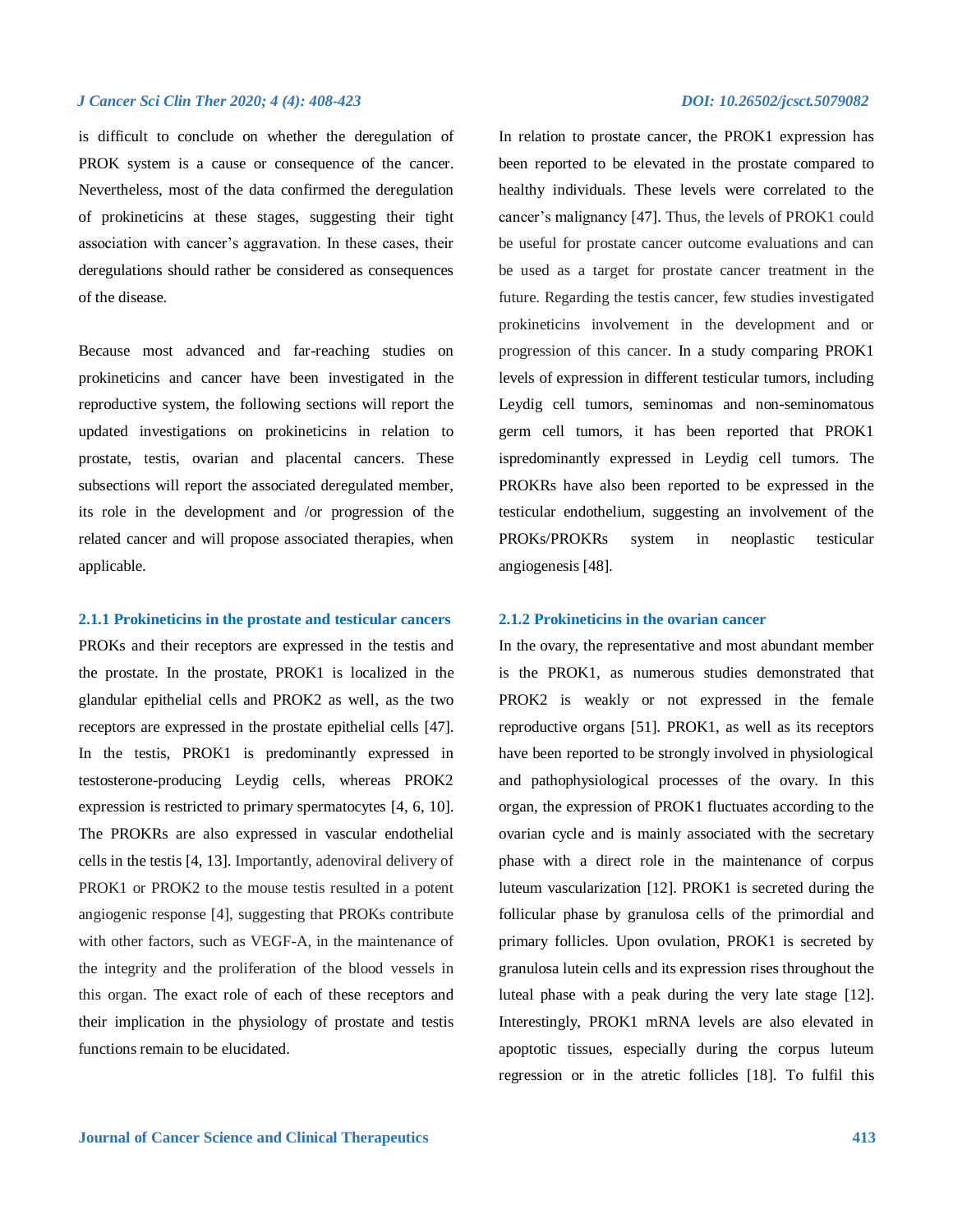pattern of expression in the ovary, PROK1 has been reported to be controlled by a panel of key ovarian regulatory factors, such as hCG, estrogen, FSH, oxygen tension and thrombin [12]. These events being associated with inflammation, it has been demonstrated that PROK1 triggers an onsite recruitment and activation of monocytes [18]. Study of gene expression profiles comparing VEGF, the major factor of the ovarian angiogenesis, and EG-VEGF revealed that their profiles rarely overlapped and seem to exhibit complementary type of functions during the ovarian cycle [18].

Given the above-described roles for PROK1 in the angiogenic and in the inflammatory processes in the ovaries, it was expected that deregulations in the PROK/PROKR system could be associated with the development of severe ovarian diseases. In this context, several studies reported prokineticins deregulation in the Polycystic ovarian syndrom (PCOS) [53]. Moreover, implication of prokineticins has also been investigated in ovarian cancer.

Ovarian cancer is the  $5<sup>th</sup>$  cause of cancer deaths in women and it has the highest rate of death among gynecological cancers [54]. Malignant tumors that originate from the epithelium account for more than 90% of ovarian cancers. Among these is the high grade serous ovarian cancer; it accounts for nearly 70% of all ovarian cancers and is considered as the most threatening one [55]. Despite substantial survival benefits, chemotherapies are highly toxic and numerous patients develop resistance within few months after the first treatment. Therefore, there is still a need for efficient and less harmful treatment for this cancer [55].

Despite the fact that PROK1 is no longer detectable after menopause in the ovaries, some studies reported PROK1 positive cells at the tumors' periphery [56]. Two other studies reported significant correlations between PROK1 increased expression and the aggressiveness of the cancer, suggesting its potential consideration as a therapeutic target for this cancer [41,46]. On the contrary, Zhang et al. 2003 demonstrated that PROK1 mRNA levels decreased in the later stages of ovarian tumor development compared to premenopausal ovaries or early stages carcinomas [49]. Furthermore, in the same study, it was reported that PROK1 was secreted by the tumor microenvironment and especially by tumor-infiltrating T cells [49]. Importantly, the observation that PROK1 was mainly expressed by immune infiltrating cells in the ovary has been substantiated by other studies demonstrating that prokineticins could not only be expressed by tumor cells but also by immune cells in the tumor microenvironment [57]. Altogether, these findings strongly suggest that the balance between the angiogenic and the pro-inflammatory functions of the prokineticins in a given cancer may grandly contribute to the development and or progression of that cancer. While the role of the PROKs in the angiogenic process that accompany the early stages of ovarian cancer is strongly proposed, their expression by the local immune cells suggests that these proteins could be considered as specific targets to attenuate inflammatory associated reactions in the ovarian cancer.

## **2.1.3 Prokineticins in the placental cancer**

Since the first ontology study on prokineticins, published by Ferrara et al in 2001, the human placenta appeared as a strong site of PROK1/PROKRs expression [3]. Publications following this first identification confirmed the strong expression of the PROKs, especially that of PROK1 and its receptors in the human placenta [13, 29, 58]. However,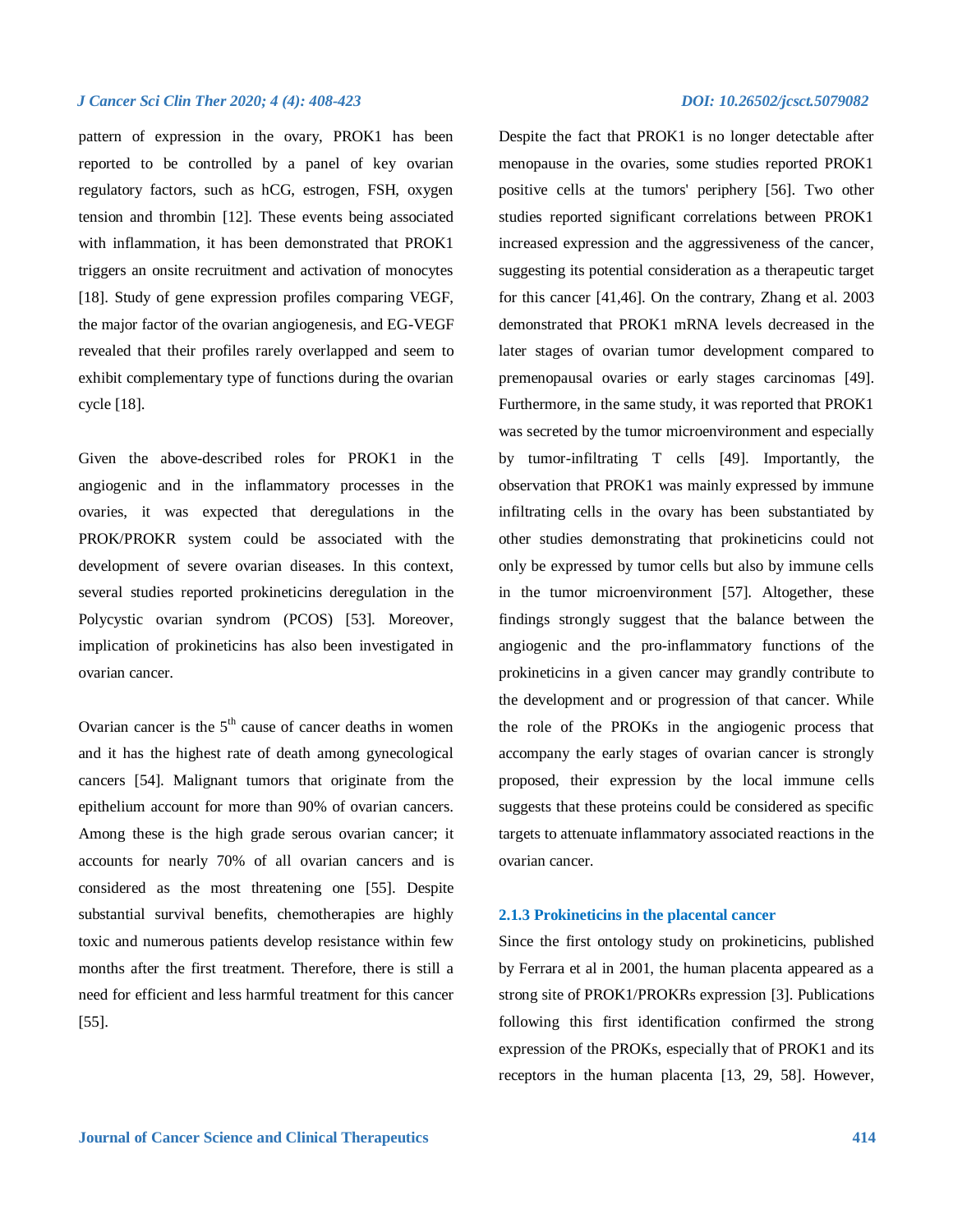most of these studies considered one gestational age that often corresponded to placentas collected at term pregnancies [29, 58]. Since 2006, more comprehensive studies [6, 10, 11, 23, 30, 33, 36, 37] reported complete profile, pattern, and regulations of the prokineticins during human pregnancy. Also, these studies investigated their involvement in the development of the most threatening pathologies of pregnancy [6, 10, 11, 30, 36, 37]. Briefly, those findings demonstrated that PROK1 was highly expressed during the first trimester of pregnancy, with the strongest localization in the syncytiotrophoblast and Hofbauer cells (placental macrophages). PROKR1 was mainly expressed in non-differentiated cells, while PROKR2 prevails in the differentiated cells, such as the syncytiotrophoblast and the extravillous trophoblasts (EVT). These studies also demonstrated that both PROKR1 and PROKR2 were expressed by placental micro- and macro-vascular endothelial cells [23]. Through its actions on PROKR1 and PROKR2, PROK1 has been reported to control trophoblast proliferation, migration and invasion. Its actions on the endothelial cells mainly concerned its effect on their proliferation and permeability [10, 11].

Because PROK1 is a circulating protein, its levels were examined throughout pregnancy and used to compare normal and pathological pregnancies. Circulating levels of PROK1 in non-pregnant women are about 50 pg/ml. These amounts increase five times during the first trimester of pregnancy to reach 250 pg/ml and significantly fall during the second and third trimesters of pregnancy to reach 70 pg/ml [23]. Importantly, deregulated PROK1 levels were observed in threatening pathologies of pregnancy such as preeclampsia and fetal growth restriction [11, 37]. In relation to these conditions, PROK1 is proposed as a new diagnostic and/or prognostic biomarker [11, 37].

Given the direct involvement of PROK1 and its receptors in the control of key aspects of placental development during the first trimester of pregnancy and its deregulation in pregnancy pathologies, the PROK1/PROKRs appeared as potential targeted proteins. While no study has yet addressed this topic in relation to pregnancy pathologies, such as preeclampsia and FGR, a recent study reported the involvement of PROK1 and its receptors in the development and progression of gestational choriocarcinoma (CC) and proposed therapeutic options through the targeting of the receptors [36].

Gestational CC is a malignant trophoblastic tumor that can develop from a normal or abnormal pregnancy [59]. Most often, this malignant lesion appears following complete (CHM) or partial hydatidiform mole (PHM), a spontaneous abortion, or an ectopic pregnancy [59]. Patients who acquire CHM or PHM have a high risk of developing CC. However, this risk is much higher for CHM (20%) compared to PHM (1.5%). It is well established that the progression of MHC towards a CC is governed by the acquisition by trophoblastic cells of a hyperproliferative character [60]. This phenomenon is reflected in a second step by the appearance of cellular clusters, which acquire a migratory and invasive phenotype. CC is a very metastatic tumor due to the invasive and intrinsic property of trophoblastic cells. Diagnosis and monitoring of CC progression are currently based on the measurement of  $circulating$  levels of  $\beta$ -hCG (human chorionic gonadotropin), secreted by syncytiotrophoblast cells [61].

As reported above, PROK1 acts as a novel placental growth factor which controls trophoblast proliferation, invasion and is upregulated by hypoxia and by hCG, two key parameters of tumorigenesis. Altogether, these data suggested that the PROK system might be involved in the development and or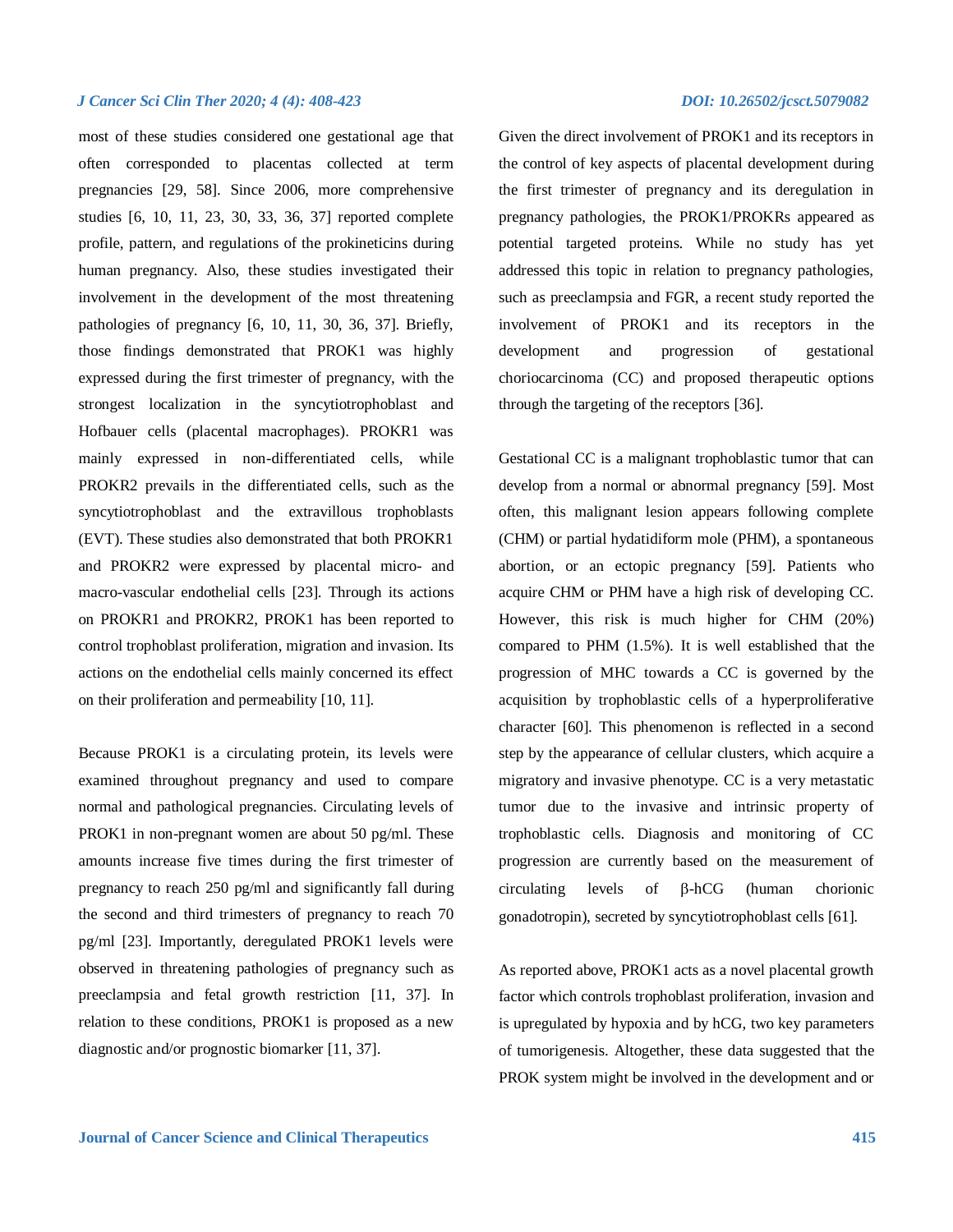progression of this cancer. In this context our laboratory recently deciphered the role of PROK1 and its receptors in the development of this cancer through, a clinical study using a distinctive cohort of CHM and CC patients; an *in vitro* study using the human choriocacinoma cell line, the JEG-3; and an *in vivo* study using a recent animal model of CC. This study demonstrated that both placenta and circulating PROK1 levels were significantly increased in CHM and CC; that PROK1 increased JEG-3 proliferation, migration and invasion in 2D and 3D culture systems and that these observations were substantiated using the developed animal model [36]. To better characterize the type of receptor involved in these effects, non-peptide specific antagonists for PROKR1 and PROKR2 were employed [8, 62]. Importantly, our data showed that the antagonization of PROK1 receptors reduced JEG-3 tumorigenesis *in vitro* and *in vivo* and that the PROKR2 antagonist was more potent in mediating these effects [36]. Because, the actual measurements of circulating  $\beta$ -hCG have been reported to be associated with the generation of false positives, requiring some patients to undergo invasive and unnecessary therapeutic procedures such chemotherapy, hysterectomy, and other surgeries [50], the study by Traboulsi & al offers the possibility to consider circulating PROK1 as potential diagnostic biomarker for CC progression. Also, this study proposes the antagonization of its receptors as potential therapy to treat gestational CC. This may provide safe and less toxic therapeutic option compared with the currently used multiagent chemotherapies.

## **3. Antagonisation of the Prokineticin System as a Therapeutic Opportunity for Reproductive Cancers**

The prokineticin system is equally involved in angiogenic and inflammatory processes, which are two key routes that

drive cancer development and progression. In relation to angiogenesis, PROKs and especially PROK1 inhibition has been proposed as combinatory option of therapies that target the most angiogenic factor, the VEGF. This was very attempting, because the effects of both factors in regards to the angiogenic processes were somewhat complementary. Beyond this important aspect, patients treated with anti-VEGF therapies show strong refractoriness [63], suggesting that exploration of new anti-angiogenic therapies that target less ubiquitous and more tissue-specific factors such as prokineticins might lead to better results. This can be applicable for reproductive cancers that affect the ovary and the placenta.

In regards to the prokineticin system involvement in inflammation, growing literature is addressing their local role in regulating immune responses. To date, these studies mainly reported the involvement of PROK2 in these functions [64]. In the case of ovarian cancer, PROK2 was shown to be expressed by components of the immune system, especially the myeloid cells and macrophages [49, 63]. These cells have been reported to represent a crucial cell subpopulation responsible for the refractoriness to anti-VEGF treatment [49, 63]. These data strongly suggest that therapies targeting not only PROK1 for its pro-angiogenic effects, but also PROK2 for its mediated refractoriness responses can advance the treatment of cancers that overexpress these proteins, such as the ovarian cancer. Figure 1 reports a cartoon that illustrates these conclusions. The panel A shows an active vascularized tumor secreting, among other angiogenic and pro-inflammatory factors, the prokineticin ligands (PROK1 and PROK2) and expressing their receptors. The increased secretion of prokineticin is potentiated by the tumor hypoxic environment. The secreted prokineticins are part of the first signals that allow immune cells mobilization towards the tumor's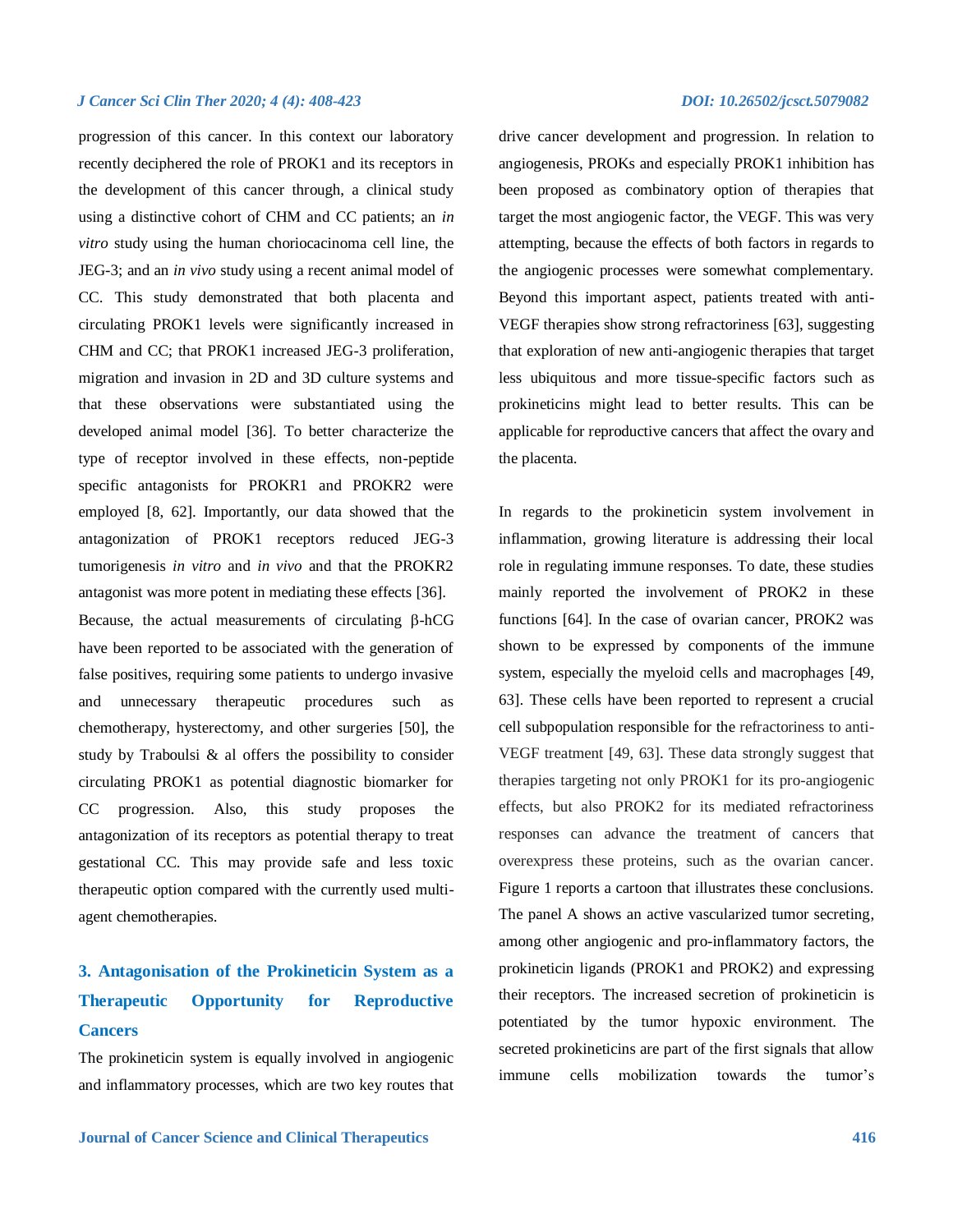microenvironment. Once at the tumor site, the immune cells will in turn, contribute to the exacerbation of prokineticins secretion, inducing tumor cells proliferation, migration and invasion. Panel B shows the same phenomenon but in the presence of PROKR1 and /or PROKR2 antagonists. In this case, the prokineticin receptors will be occupied by the

antagonists, which consequently leads to a significant decrease in all prokineticins' mediated effects. In this schematic, blocking antibodies are also proposed as targeted therapy.



**Figure 1:** Reports a proposed model for tumor development in the absence or presence of targeting molecules ( antagonists or antibodies) of PROK receptors.

Importantly, several studies have shown that the use of antagonists or antibodies against PROK2 *in vivo,* significantly decreased tumor growth in poorly and highly vascularized cancers [49, 63]. These effects were similar to those obtained with anti-VEGF treatments and the combination of both treatments was sometimes even more efficient [49, 63]. Through the inhibition of the prokineticin signaling, the tumor vasculature is no longer expanding; it acquires necrotic properties and exhibits a decrease in the production and secretion of pro-inflammatory cytokines.

Altogether these findings, strongly propose that therapies targeting prokineticins will not only be efficient to attenuate their pro-angiogenic activities but also to decrease their exacerbation of inflammatory responses within the tumor.

### **4. Conclusion and Perspectives**

To date, the proposed therapies that target the prokineticin system are mainly based on the antagonization of its receptors and have only been used *in vitro*, *ex vivo* and in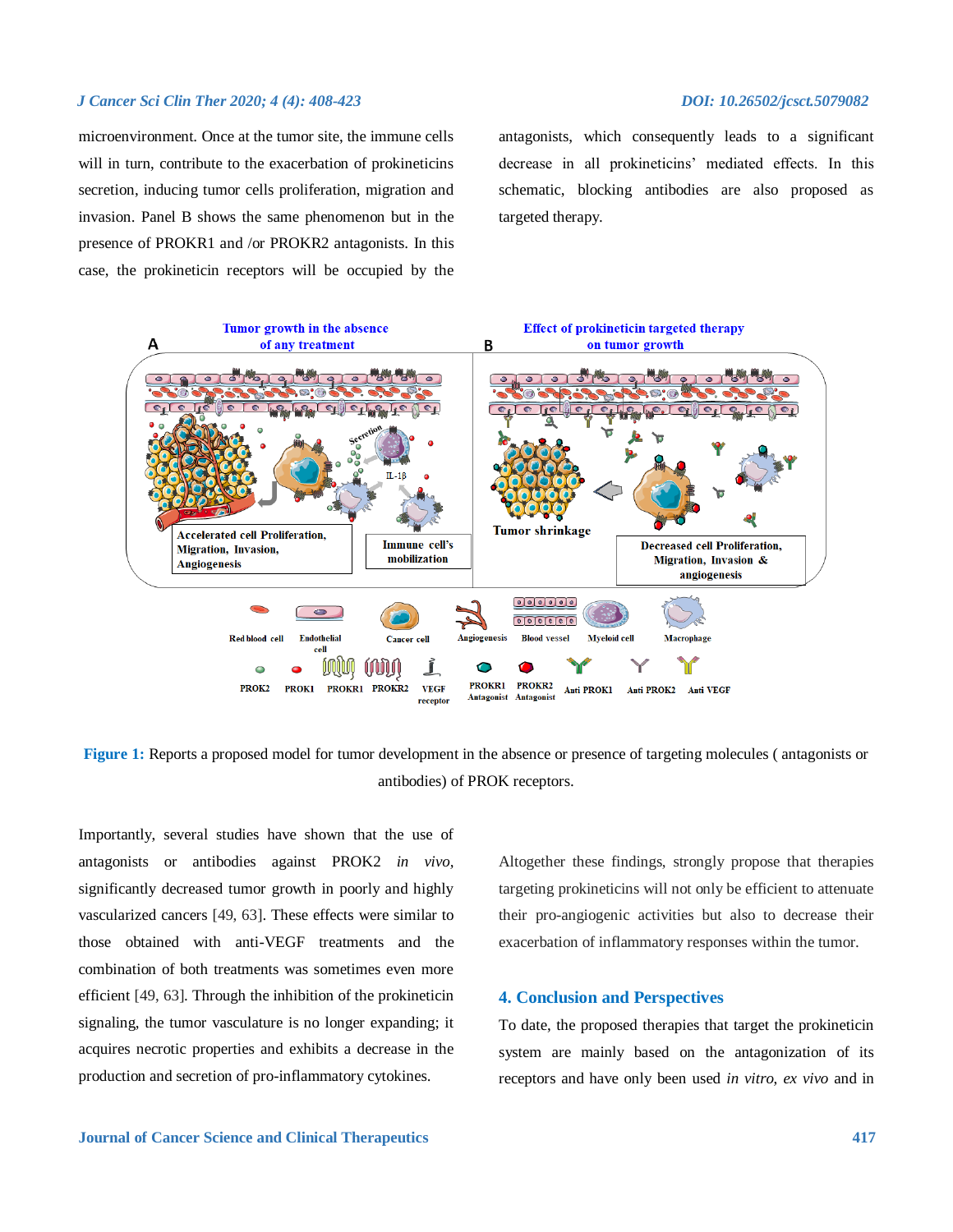animal models [30, 65, 66]. Although more *in vivo* and translational studies are still needed to consider the use of these antagonists in human, they have shown beneficial effects in *in vivo* models. In fact, both antagonists exhibit analgesic effects and control the nociceptive process that is mediated by inflammatory pathologies [67]. More importantly, the treatment of the gravid CC mice with antagonists allowed the maintenance of the gestation with fewer resorbed fetuses compared to non-treated mice [36]. Altogether, these data advocate a strong therapeutic potential for these two antagonists when used solely or in combination with actual anti-angiogenic or anti– inflammatory molecules.

Because growing literature demonstrate that angiogenic factors are often involved in local immunosuppressive effects in the tumor microenvironment, one can speculate that this can also be the case for prokineticins as they are strong angiogenic factors and are highly expressed by monocytes that generate myeloid dendritic cells, involved in immnossupressive effects. Thus, the anatgonistaion of the prokineticin signaling can serve to control two arms of tumor development, angiogenesis and immunosuppression.

## **Financial Support**

We acknowledge the following sources of funding: Institut National de la Santé et de la Recherche Médicale (U1036), University Grenoble-Alpes, Commissariat à l'Energie Atomique (DSV/iRTSV/BCI), Région Auvergne-Rhône-Alpes "CLARA, Oncostarter", Ligue Nationale contre le Cancer and Ligue Départementale (Savoie) contre le Cancer, Inserm Transfert.

## **Conflicts of Interest**

The authors declare no potential conflicts of interest.

## **References**

- 1. Lin DC, Bullock CM, Ehlert FJ, et al. Identification and molecular characterization of two closely related G protein-coupled receptors activated by prokineticins/endocrine gland vascular endothelial growth factor. The Journal of biological chemistry 277 (2002): 19276-19280.
- 2. Masuda Y, Takatsu Y, Terao Y, et al. Isolation and identification of EG-VEGF/prokineticins as cognate ligands for two orphan G-protein-coupled receptors. Biochemical and biophysical research communications 293 (2002): 396-402.
- 3. LeCouter J, Kowalski J, Foster J, et al. Identification of an angiogenic mitogen selective for endocrine gland endothelium. Nature 412 (2001): 877-884.
- 4. LeCouter J, Lin R, Tejada M, et al. The endocrinegland-derived VEGF homologue Bv8 promotes angiogenesis in the testis: Localization of Bv8 receptors to endothelial cells. Proceedings of the National Academy of Sciences of the United States of America 100 (2003): 2685-2690.
- 5. Boulberdaa M, Urayama K, Nebigil CG. Prokineticin receptor 1 (PKR1) signalling in cardiovascular and kidney functions. Cardiovascular research 92 (2011): 191-198.
- 6. Brouillet S, Hoffmann P, Feige JJ, Alfaidy N. EG-VEGF: a key endocrine factor in placental development. Trends in endocrinology and metabolism: TEM 23 (2012): 501-508.
- 7. Ferrara N. VEGF and the quest for tumour angiogenesis factors. Nature reviews Cancer 2 (2002): 795-803.
- 8. Cheng MY, Lee AG, Culbertson C, et al. Prokineticin 2 is an endangering mediator of cerebral ischemic injury. Proceedings of the National Academy of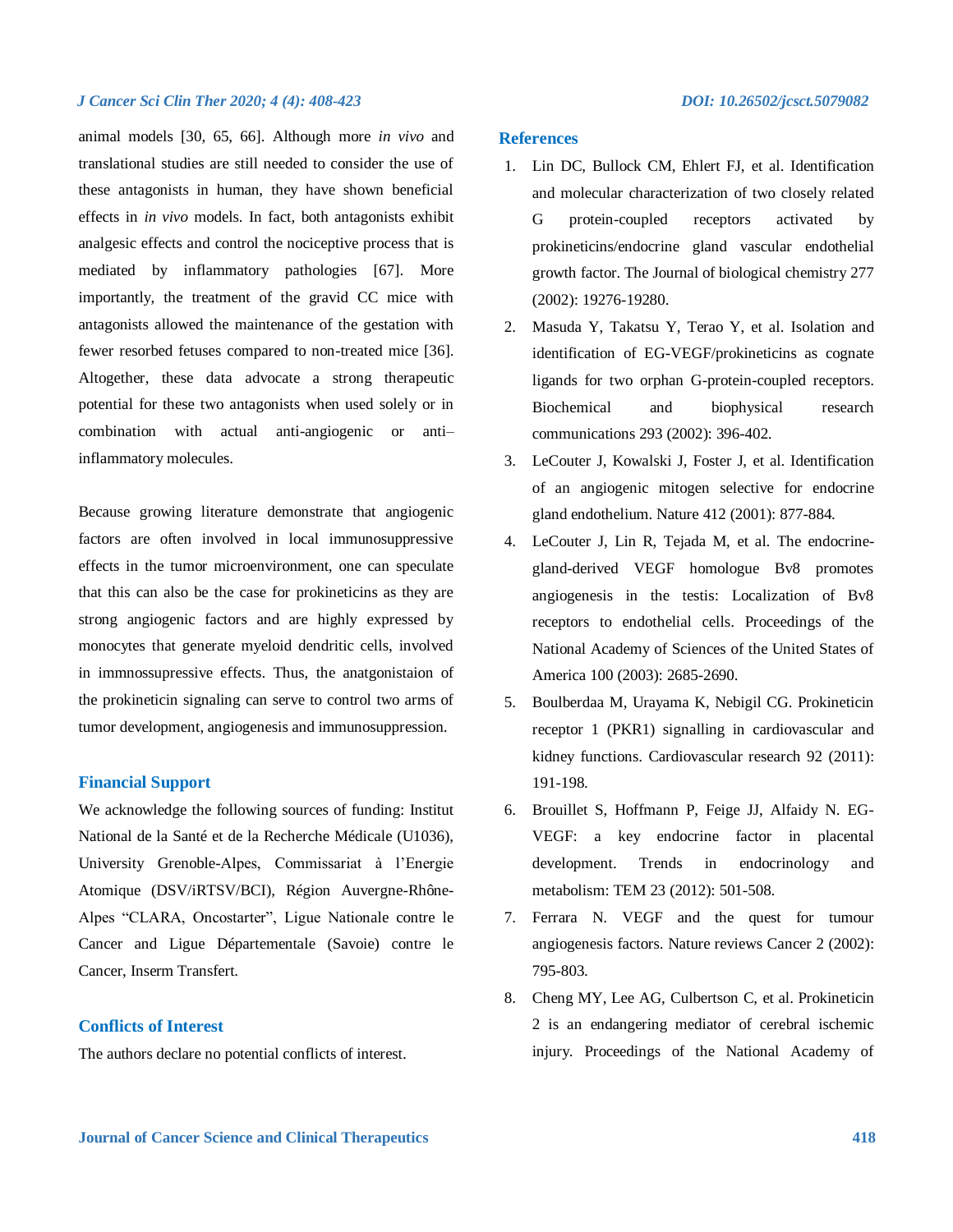Sciences of the United States of America 109 (2012): 5475-5480.

- 9. Battersby S, Critchley HO, Morgan K, et al. Expression and regulation of the prokineticins (endocrine gland-derived vascular endothelial growth factor and Bv8) and their receptors in the human endometrium across the menstrual cycle. The Journal of clinical endocrinology and metabolism 89 (2004): 2463-2469.
- 10. Hoffmann P, Feige JJ, Alfaidy N. Expression and oxygen regulation of endocrine gland-derived vascular endothelial growth factor/prokineticin-1 and its receptors in human placenta during early pregnancy. Endocrinology 147 (2006): 1675-1684.
- 11. Hoffmann P, Saoudi Y, Benharouga M, et al. Role of EG-VEGF in human placentation: Physiological and pathological implications. Journal of cellular and molecular medicine 13 (2009): 2224-2235.
- 12. Fraser HM, Bell J, Wilson H, et al. Localization and quantification of cyclic changes in the expression of endocrine gland vascular endothelial growth factor in the human corpus luteum. The Journal of clinical endocrinology and metabolism 90 (2005): 427-434.
- 13. Maldonado-Perez D, Evans J, Denison F, et al. Potential roles of the prokineticins in reproduction. Trends in endocrinology and metabolism: TEM 18 (2007): 66-72.
- 14. Ngan ES, Tam PK. Prokineticin-signaling pathway. The international journal of biochemistry and cell biology 40 (2008): 1679-1684.
- 15. Brouillet S, Hoffmann P, Chauvet S, et al. Revisiting the role of hCG: new regulation of the angiogenic factor EG-VEGF and its receptors. Cellular and molecular life sciences: CMLS 69 (2012): 1537-1550.
- 16. Garnier V, Traboulsi W, Salomon A, et al. PPARgamma controls pregnancy outcome through

activation of EG-VEGF: new insights into the mechanism of placental development. American journal of physiology Endocrinology and metabolism 309 (2015): E357-E369.

- 17. Soga T, Matsumoto S, Oda T, Saito T, et al. Molecular cloning and characterization of prokineticin receptors. Biochimica et biophysica acta 1579 (2002): 173-179.
- 18. Kisliouk T, Friedman A, Klipper E, et al. Expression pattern of prokineticin 1 and its receptors in bovine ovaries during the estrous cycle: involvement in corpus luteum regression and follicular atresia. Biology of reproduction 76 (2007): 749-758.
- 19. Tiberi F, Tropea A, Apa R, et al. Prokineticin 1 mRNA expression in the endometrium of healthy women and in the eutopic endometrium of women with endometriosis. Fertility and sterility 93 (2010): 2145-2149.
- 20. Chen GY, Nunez G. Sterile inflammation: sensing and reacting to damage. Nature reviews Immunology 10 (2010): 826-837.
- 21. Wade PR, Palmer JM, Mabus J, et al. Prokineticin-1 evokes secretory and contractile activity in rat small intestine. Neurogastroenterology and motility: the official journal of the European Gastrointestinal Motility Society 22 (2010): e152-e161.
- 22. Ngan ES, Lee KY, Sit FY, Poon HC, Chan JK, Sham MH, Lui VC, Tam PK. Prokineticin-1 modulates proliferation and differentiation of enteric neural crest cells. Biochimica et biophysica acta 1773 (2007): 536- 545.
- 23. Brouillet S, Hoffmann P, Benharouga M, et al. Molecular characterization of EG-VEGF-mediated angiogenesis: differential effects on microvascular and macrovascular endothelial cells. Molecular biology of the cell 21 (2010): 2832-2843.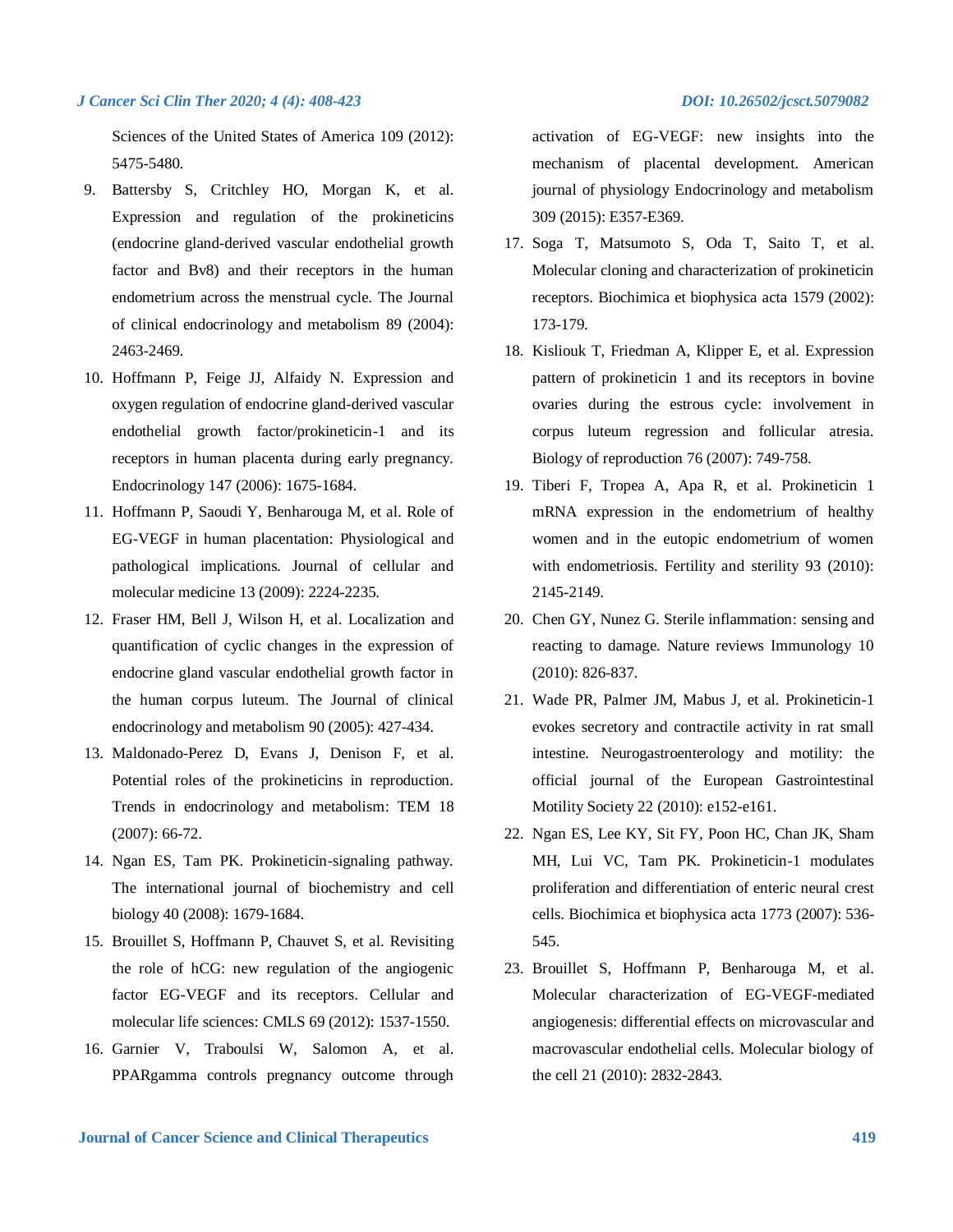- 24. Negri L, Ferrara N. The Prokineticins: Neuromodulators and Mediators of Inflammation and Myeloid Cell-Dependent Angiogenesis. Physiological reviews 98 (2018): 1055-1082.
- 25. Giannini E, Lattanzi R, Nicotra A, et al. The chemokine Bv8/prokineticin 2 is up-regulated in inflammatory granulocytes and modulates inflammatory pain. Proceedings of the National Academy of Sciences of the United States of America 106 (2009): 14646-14651.
- 26. Monnier J, Piquet-Pellorce C, Feige JJ, et al. Prokineticin 2/Bv8 is expressed in Kupffer cells in liver and is down regulated in human hepatocellular carcinoma. World journal of gastroenterology 14 (2008): 1182-1191.
- 27. Monnier J, Samson M. Prokineticins in angiogenesis and cancer. Cancer letters 296 (2010): 144-149.
- 28. Alfaidy N, Baron C, Antoine Y, et al. Prokineticin 1 is a new biomarker of human oocyte competence: expression and hormonal regulation throughout late folliculogenesis. Biology of reproduction 101 (2019): 832-841.
- 29. Catalano RD, Lannagan TR, Gorowiec M, et al. Prokineticins: novel mediators of inflammatory and contractile pathways at parturition? Molecular human reproduction 16 (2010): 311-319.
- 30. Traboulsi W, Brouillet S, Sergent F, et al. Prokineticins in central and peripheral control of human reproduction. Hormone molecular biology and clinical investigation 24 (2015): 73-81.
- 31. Cole LW, Sidis Y, Zhang C, et al. Mutations in prokineticin 2 and prokineticin receptor 2 genes in human gonadotrophin-releasing hormone deficiency: molecular genetics and clinical spectrum. The Journal of clinical endocrinology and metabolism 93 (2008): 3551-3559.
- 32. Matsumoto S, Yamazaki C, Masumoto KH, et al. Abnormal development of the olfactory bulb and reproductive system in mice lacking prokineticin receptor PKR2. Proceedings of the National Academy of Sciences of the United States of America 103 (2006): 4140-4145.
- 33. Alfaidy N, Hoffmann P, Boufettal H, et al. The multiple roles of EG-VEGF/PROK1 in normal and pathological placental angiogenesis. BioMed research international (2014): 451906.
- 34. Brouillet S, Hoffmann P, Thomas-Cadi C, et al. [PROK1, prognostic marker of embryo implantation?]. Gynecologie, obstetrique & fertilite 41 (2013): 562-565.
- 35. Evans J, Catalano RD, Morgan K, et al. Prokineticin 1 signaling and gene regulation in early human pregnancy. Endocrinology 149 (2008): 2877-2887.
- 36. Traboulsi W, Sergent F, Boufettal H, et al. Antagonism of EG-VEGF Receptors as Targeted Therapy for CC Progression In Vitro and In Vivo. Clinical cancer research: an official journal of the American Association for Cancer Research 23 (2017): 7130-7140.
- 37. Brouillet S, Murthi P, Hoffmann P, et al. EG-VEGF controls placental growth and survival in normal and pathological pregnancies: case of fetal growth restriction (FGR). Cellular and molecular life sciences: CMLS 70 (2013): 511-525.
- 38. Holloway AC, Salomon A, Soares MJ, et al. Characterization of the adverse effects of nicotine on placental development: in vivo and in vitro studies. American journal of physiology Endocrinology and metabolism 306 (2014): E443-E456.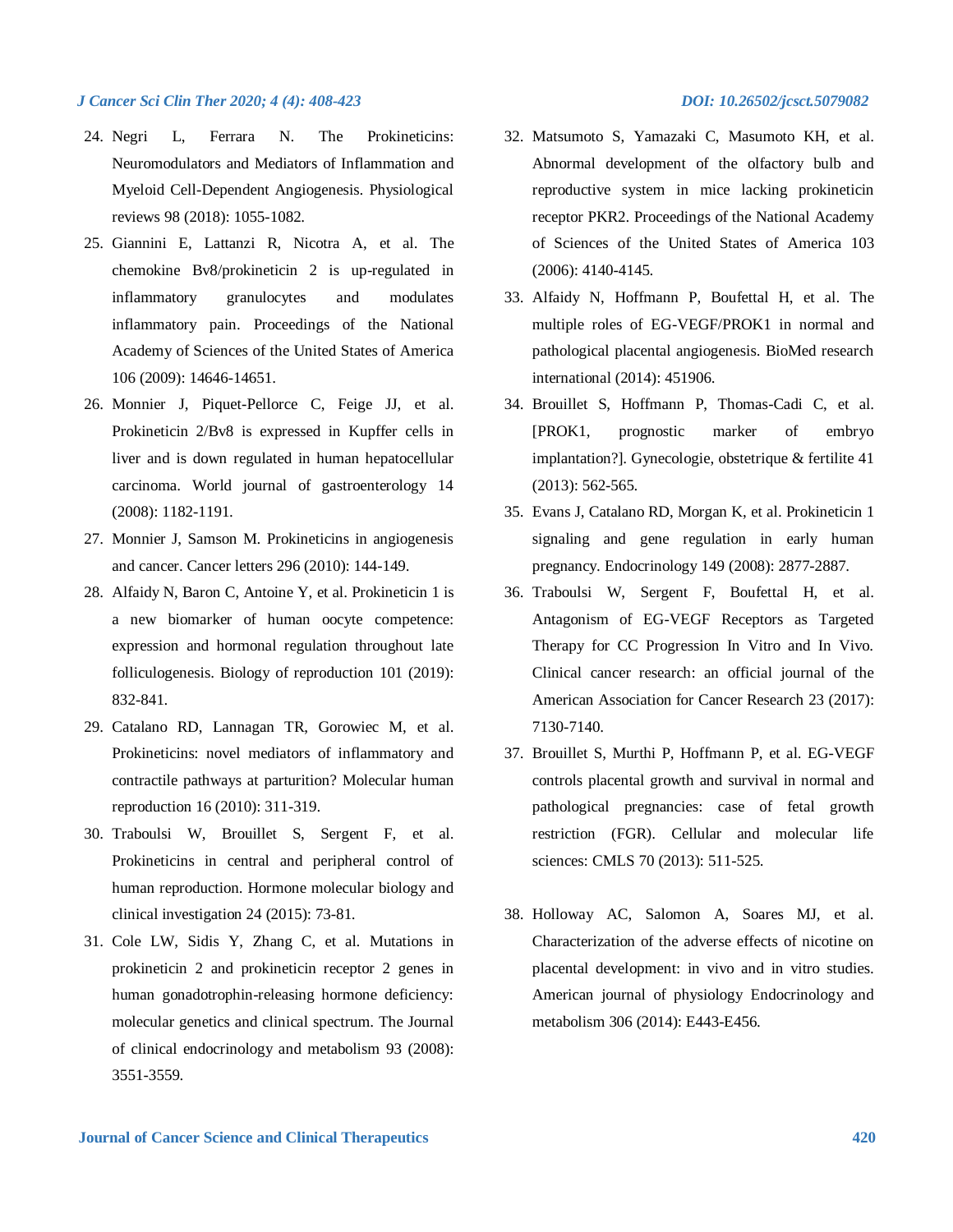- 39. Alfaidy N, Baron C, Antoine Y, et al. Prokineticin 1 is a new biomarker of human oocyte competence: expression and hormonal regulation throughout late folliculogenesis. Biology of reproduction 101 (2019): 832-841.
- 40. Alfaidy N, Hoffmann P, Gillois P, et al. PROK1 Level in the Follicular Microenvironment: A New Noninvasive Predictive Biomarker of Embryo Implantation. The Journal of clinical endocrinology and metabolism 101 (2016): 435-444.
- 41. Balu S, Pirtea L, Gaje P, et al. The immunohistochemical expression of endocrine glandderived-VEGF (EG-VEGF) as a prognostic marker in ovarian cancer. Romanian journal of morphology and embryology = Revue roumaine de morphologie et embryologie 53 (2012): 479-483.
- 42. Benlahfid M, Traboulsi W, Sergent F, et al. Endocrine gland-derived vascular endothelial growth factor (EG-VEGF) and its receptor PROKR2 are associated to human colorectal cancer progression and peritoneal carcinomatosis. Cancer biomarkers: section A of Disease markers 21 (2018): 345-354.
- 43. Bouzoubaa M, Benlahfid M, Sidqui M, et al. Vascular endothelial growth factor (VEGF) and Endocrine gland-VEGF (EG-VEGF) are down regulated in head and neck cancer. Clinical otolaryngology: official journal of ENT-UK; official journal of Netherlands Society for Oto-Rhino-Laryngology & Cervico-Facial Surgery (2020).
- 44. Heck D, Wortmann S, Kraus L, et al. Role of Endocrine Gland-Derived Vascular Endothelial Growth Factor (EG-VEGF) and Its Receptors in Adrenocortical Tumors. Hormones & cancer 6 (2015): 225-236.
- 45. Jiang X, Abiatari I, Kong B, et al. Pancreatic islet and stellate cells are the main sources of endocrine glandderived vascular endothelial growth factor/prokineticin-1 in pancreatic cancer. Pancreatology: official journal of the International Association of Pancreatology 9 (2009): 165-172.
- 46. Lozneanu L, Avadanei R, Cimpean AM, et al. Relationship between the Proangiogenic Role of Eg-Vegf, Clinicopathological Characteristics and Survival in Tumoral Ovary. Revista medico-chirurgicala a Societatii de Medici si Naturalisti din Iasi 119 (2015): 461-465.
- 47. Pasquali D, Rossi V, Staibano S, et al. The endocrinegland-derived vascular endothelial growth factor (EG-VEGF)/prokineticin 1 and 2 and receptor expression in human prostate: Up-regulation of EG-VEGF/prokineticin 1 with malignancy. Endocrinology 147 (2006): 4245-4251.
- 48. Samson M, Peale FV, Frantz G, et al. Human endocrine gland-derived vascular endothelial growth factor: expression early in development and in Leydig cell tumors suggests roles in normal and pathological testis angiogenesis. The Journal of clinical endocrinology and metabolism 89 (2004): 4078-4088.
- 49. Zhang L, Yang N, Conejo-Garcia JR, et al. Expression of endocrine gland-derived vascular endothelial growth factor in ovarian carcinoma. Clinical cancer research: an official journal of the American Association for Cancer Research 9 (2003): 264-272.
- 50. Sasaki S, Sasaki Y, Iino K. Recurrent gestational trophoblastic disease in a case of suspected quiescent gestational trophoblastic disease: a case report. The Journal of reproductive medicine 55 (2010): 317-320.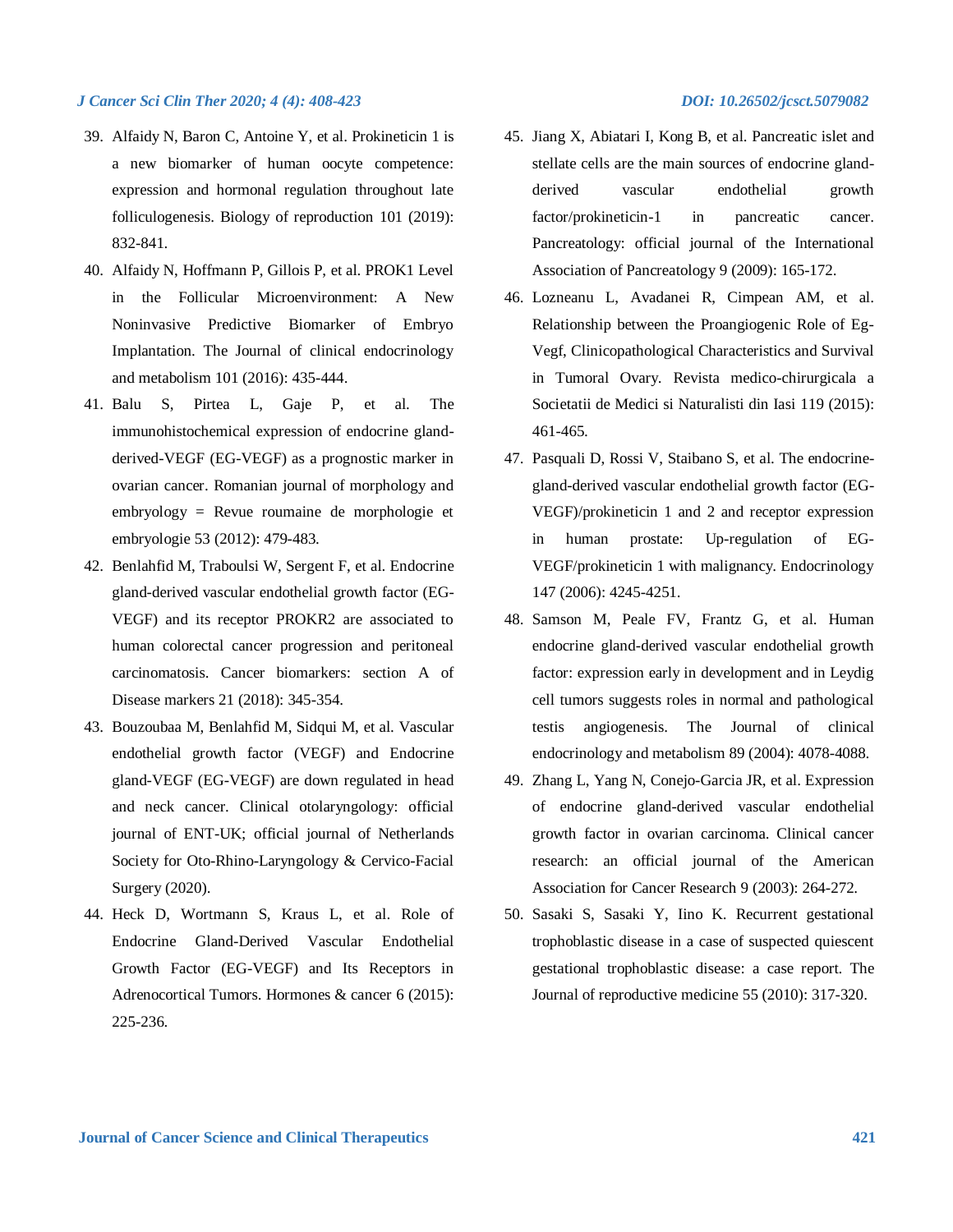- 51. Ferrara N, LeCouter J, Lin R, et al. EG-VEGF and Bv8: a novel family of tissue-restricted angiogenic factors. Biochimica et biophysica acta 1654 (2004): 69-78.
- 52. Gao MZ, Zhao XM, Sun ZG, et al. Endocrine glandderived vascular endothelial growth factor concentrations in follicular fluid and serum may predict ovarian hyperstimulation syndrome in women undergoing controlled ovarian hyperstimulation. Fertility and sterility 95 (2011): 673-678.
- 53. Meng L, Yang H, Jin C, et al. miR285p suppresses cell proliferation and weakens the progression of polycystic ovary syndrome by targeting prokineticin1. Molecular medicine reports 20 (2019): 2468-2475.
- 54. Kurian AW, Ward KC, Howlader N, et al. Genetic Testing and Results in a Population-Based Cohort of Breast Cancer Patients and Ovarian Cancer Patients. Journal of clinical oncology: official journal of the American Society of Clinical Oncology 37 (2019): 1305-1315.
- 55. Matulonis UA, Sood AK, Fallowfield L, et al. Ovarian cancer. Nature reviews Disease primers 2 (2016): 160- 161.
- 56. Maldonado-Perez D, Brown P, Morgan K, et al. Prokineticin 1 modulates IL-8 expression via the calcineurin/NFAT signaling pathway. Biochimica et biophysica acta 1793 (2009): 1315-1324.
- 57. Shojaei F, Wu X, Zhong C, et al. Bv8 regulates myeloid-cell-dependent tumour angiogenesis. Nature 450 (2007): 825-831.
- 58. Denison FC, Battersby S, King AE, et al. Prokineticin-1: a novel mediator of the inflammatory response in third-trimester human placenta. Endocrinology 149 (2008): 3470-3477.
- 59. Froeling FE, Seckl MJ. Gestational trophoblastic tumours: an update for 2014. Current oncology reports 16 (2014): 408.
- 60. Louwen F, Muschol-Steinmetz C, Reinhard J, et al. A lesson for cancer research: placental microarray gene analysis in preeclampsia. Oncotarget 3 (2012): 759- 773.
- 61. Esfandiari N, Goldberg JM. Heterophile antibody blocking agent to confirm false positive serum human chorionic gonadotropin assay. Obstetrics and gynecology 101 (2003): 1144-1146.
- 62. Balboni G, Lazzari I, Trapella C, et al. Triazine compounds as antagonists at Bv8-prokineticin receptors. Journal of medicinal chemistry 51 (2008): 7635-7639.
- 63. Shojaei F, Wu X, Qu X, et al. G-CSF-initiated myeloid cell mobilization and angiogenesis mediate tumor refractoriness to anti-VEGF therapy in mouse models. Proceedings of the National Academy of Sciences of the United States of America 106 (2009): 6742-7747.
- 64. LeCouter J, Zlot C, Tejada M, et al. Bv8 and endocrine gland-derived vascular endothelial growth factor stimulate hematopoiesis and hematopoietic cell mobilization. Proceedings of the National Academy of Sciences of the United States of America 101 (2004): 16813-16818.
- 65. Jacobson O, Weiss ID, Niu G, et al. Prokineticin receptor 1 antagonist PC-10 as a biomarker for imaging inflammatory pain. Journal of nuclear medicine: official publication, Society of Nuclear Medicine 52 (2011): 600-607.
- 66. Negri L, Maftei D. Targeting the Prokineticin System to Control Chronic Pain and Inflammation. Current medicinal chemistry 25 (2018): 3883-3894.